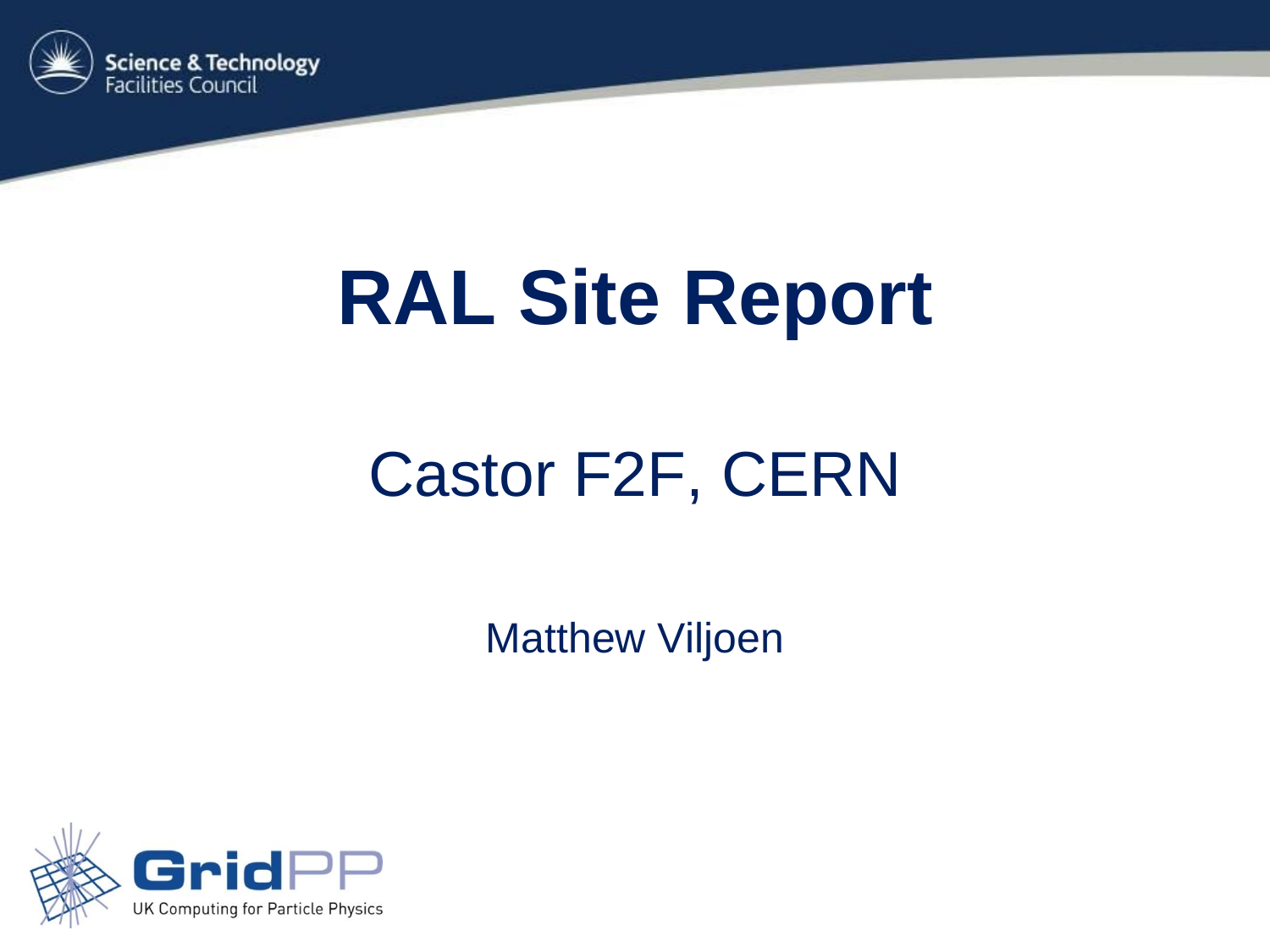

## **Stuff to cover**

(at some point)

- **General Operations report (Matthew)**
- **Database report (Rich)**
- **Tape report (Tim)**
- **Disk-only solution investigations (Shaun)**

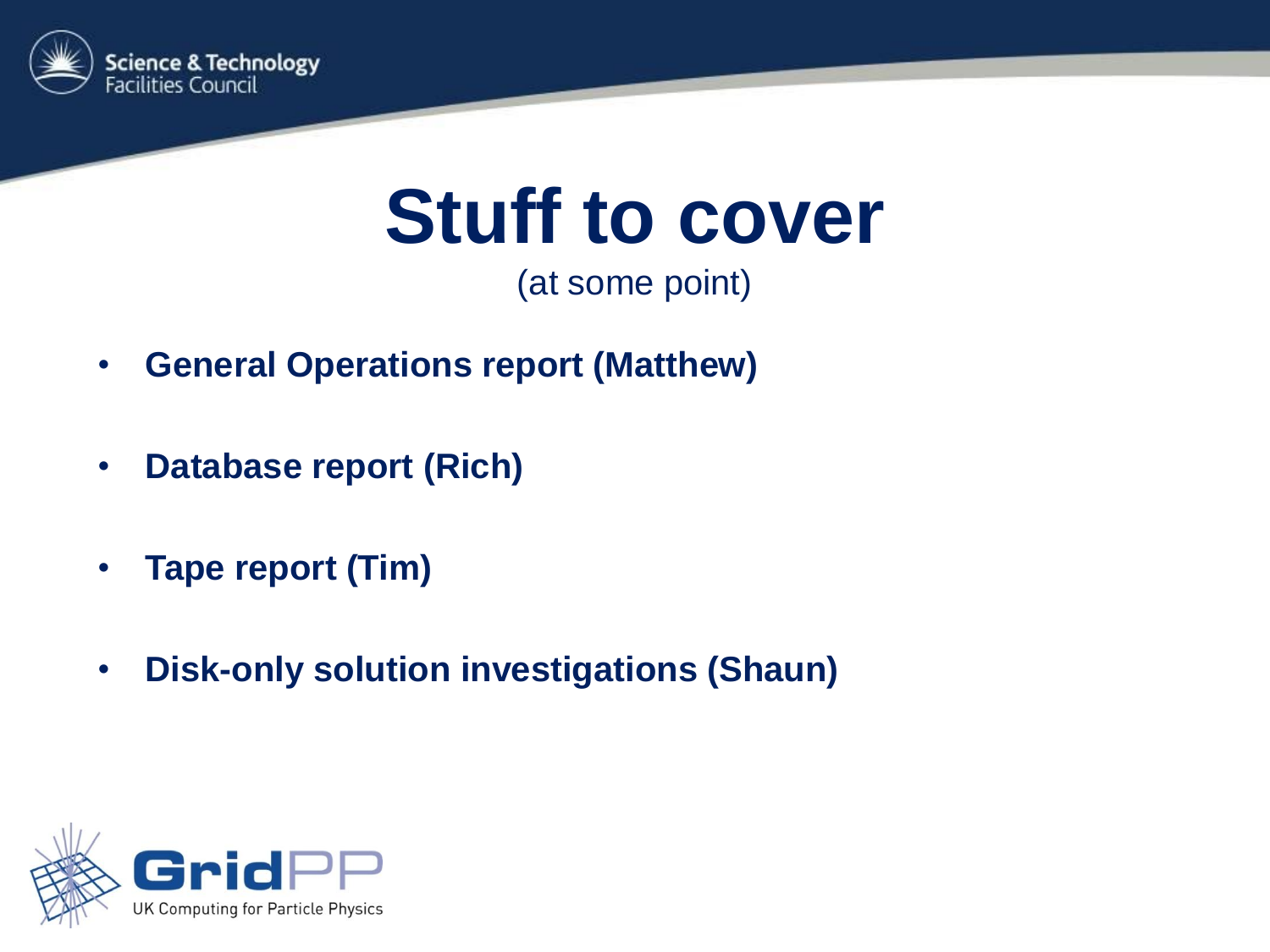

# **Current group structure**

### **Scientific Computing Department (Adrian Wander)**

**Data Services group** (Jens)

#### **DB Team** (Rich) **and CASTOR Team** (Matt)

Running CASTOR



Matt 70% mgnt/ops Chris 50% ops Shaun 25% ops & problem solving Rob 100% ops, CIP Jens 10% CIP and Tim 50% Tape … plus effort from DBAs … and 1 FTE from Fabric Team … and 0.5 FTE from Production Team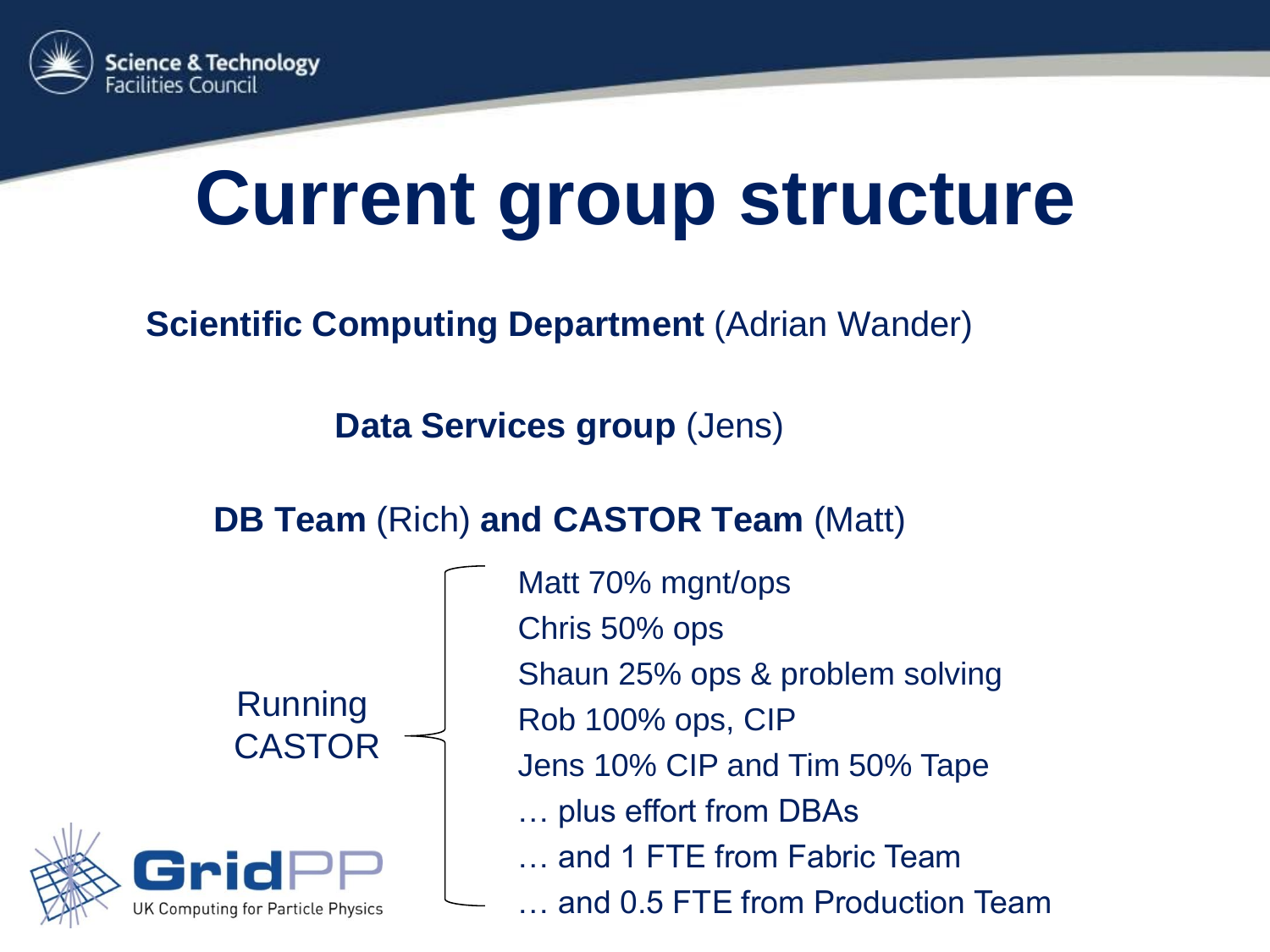

### **Current status**

### **CASTOR**

Prod Instances (all 2.1.12-10 + 2.1.11-9 NS):

- **Tier 1**: ATLAS, CMS, LHCb and Gen (ALICE, H1, T2K, MICE, MINOS, ILCß)
- **Facilities**: DLS, CEDA
- Test Instance (2.1.12/2.1.13):
- Preprod + Cert

**CIP** homegrown in LISP

**DB** Details from Rich…

**Tape** SL8500 with 2,453xA, 4,655xB, 1,998xC tapes for Tier 1

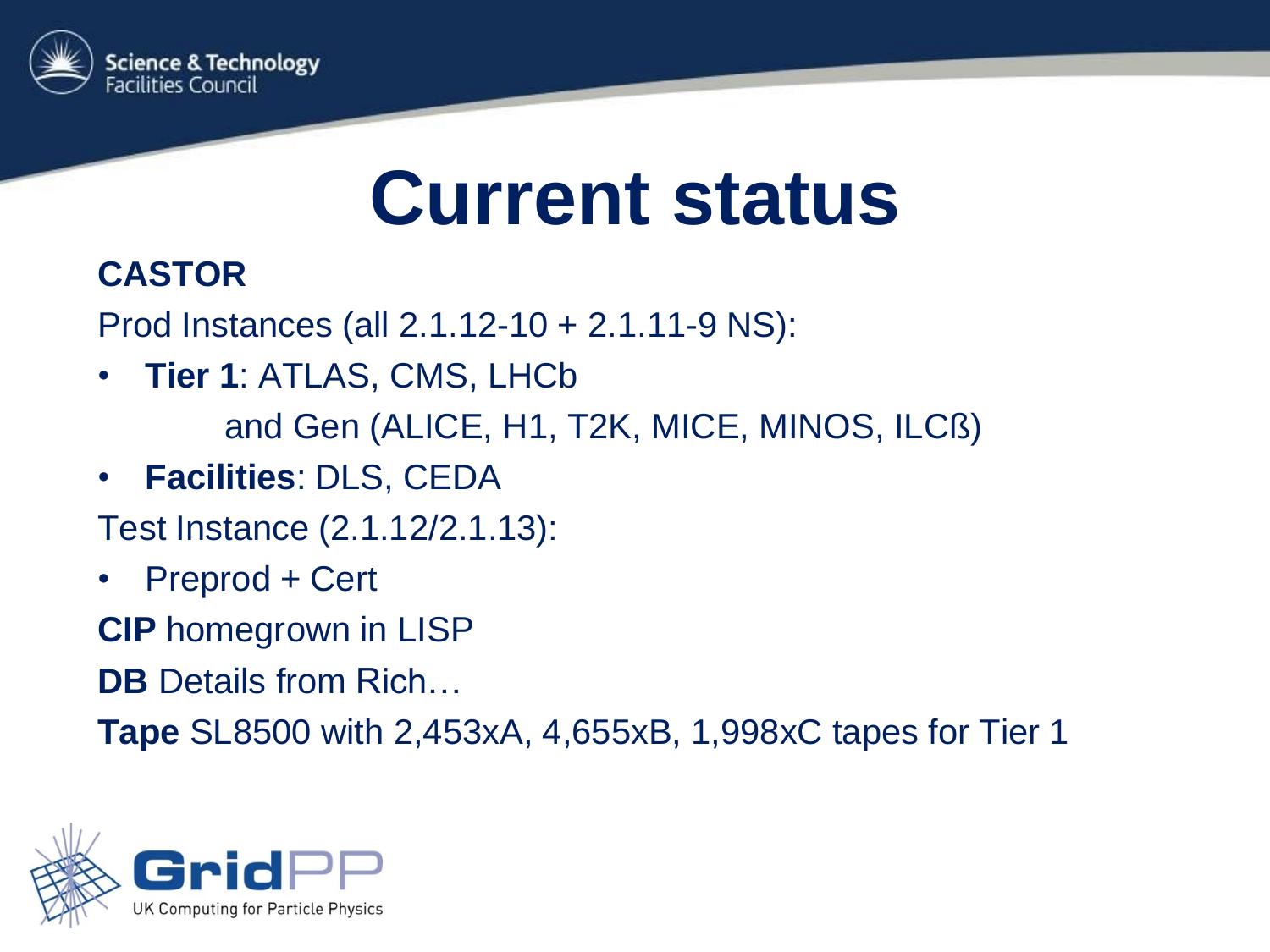

## **Setup**

#### • **Headnodes**

10 SRMs (4 ATLAS, 2 CMS, 2 LHCb, 2 Gen) "Stager/Scheduler/DLF" per instance and 2 NS

- **SRM** (4 ATLAS, 2 LHCb/CMS/Gen running 2.11)
- **Disk servers** (approx. 443) 10-40TB, RAID6 ext4,XFS
- **DB** Details later from Rich...
- **CIP** homegrown in LISP



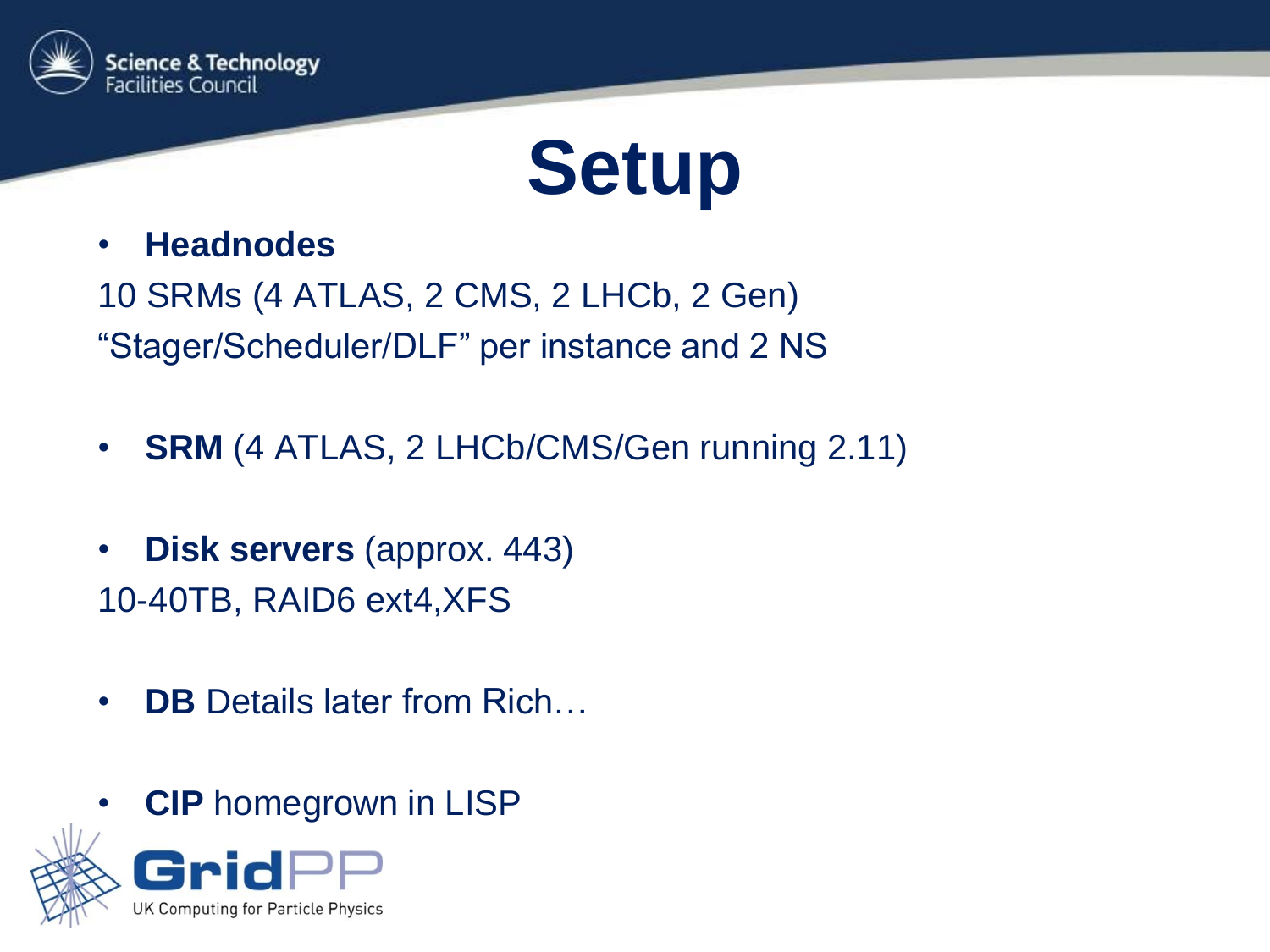

## **Stats** (Nov '12)

| VO                | Disk (used/total) | Tape (used)       |
|-------------------|-------------------|-------------------|
| <b>ATLAS</b>      | 3.4/4.2PB         | 2.6PB             |
| <b>CMS</b>        | 1.2/1.9PB         | 3.7PB             |
| <b>LHCb</b>       | 1.3/2PB           | 1.2PB             |
| Gen               | $0.3/0.4$ PB      | 0.85PB            |
| <b>Facilities</b> | $(no\ D1T0)$      | 1.5PB (inc. D0T2) |

**Total used: 6.2PB 11.5PB**

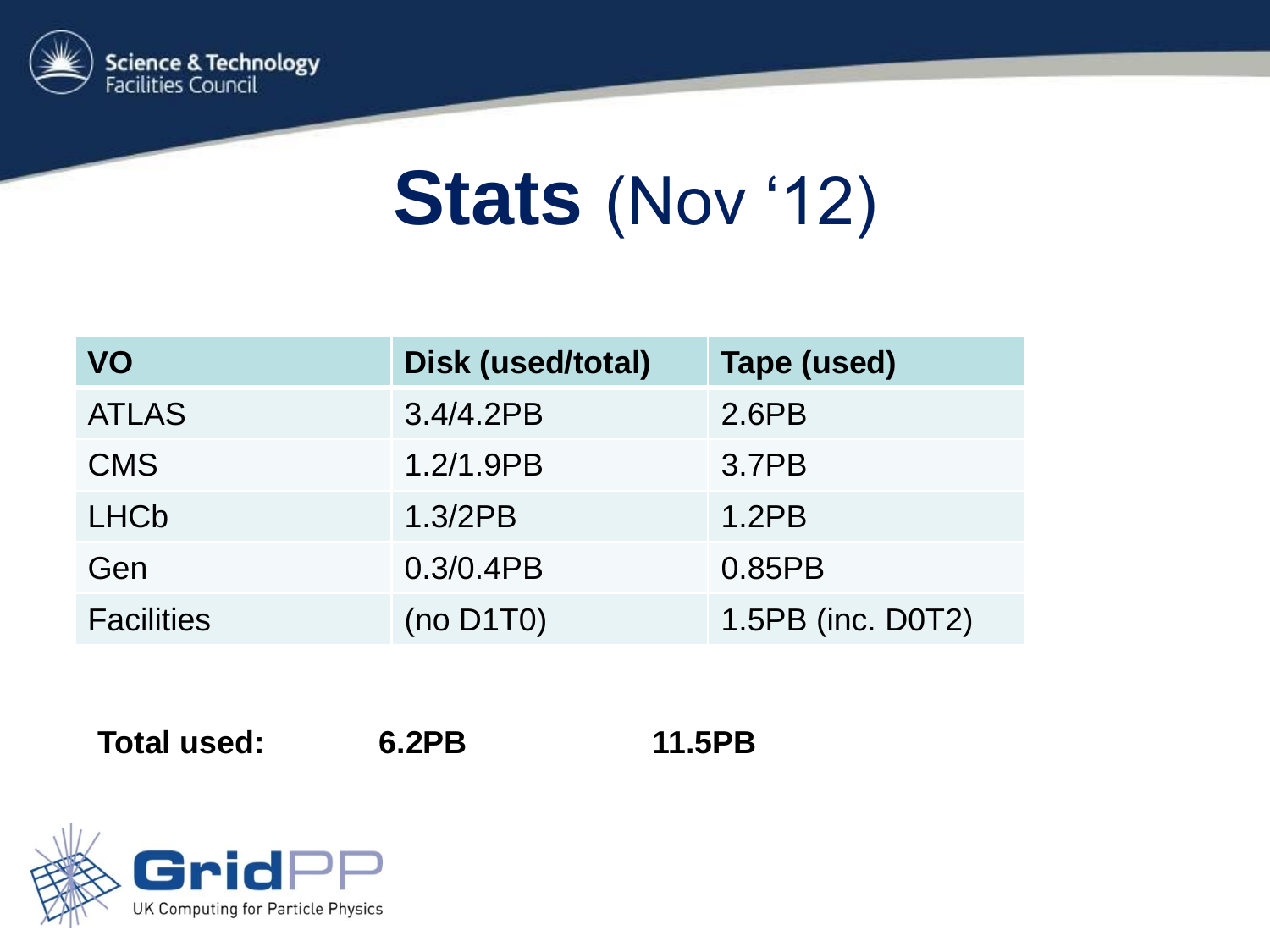

### **SL8500 usage (All RAL)**

**Total Holdings** 

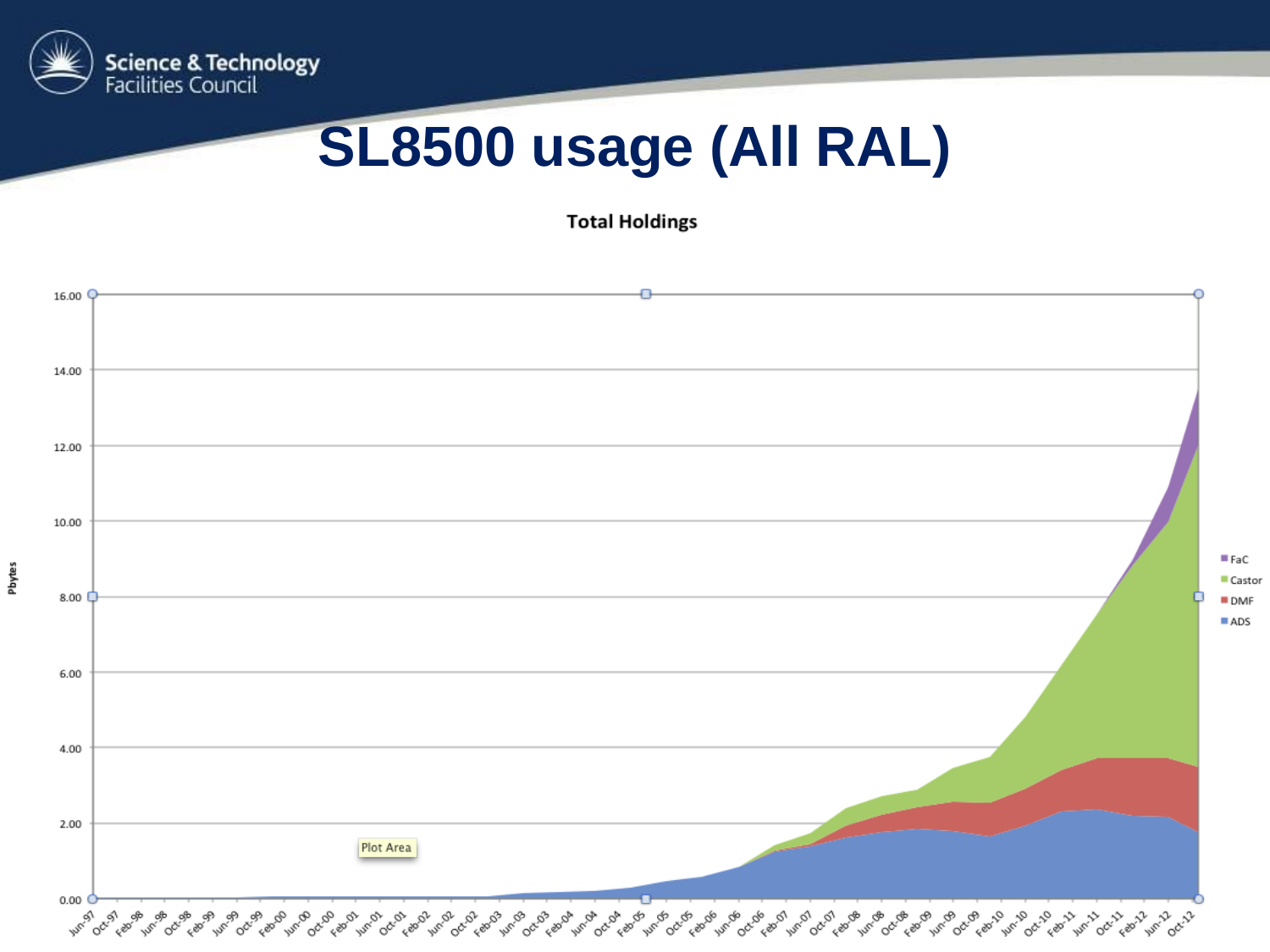

### **Tape usage (Facilities)**

**FaC Totals** 

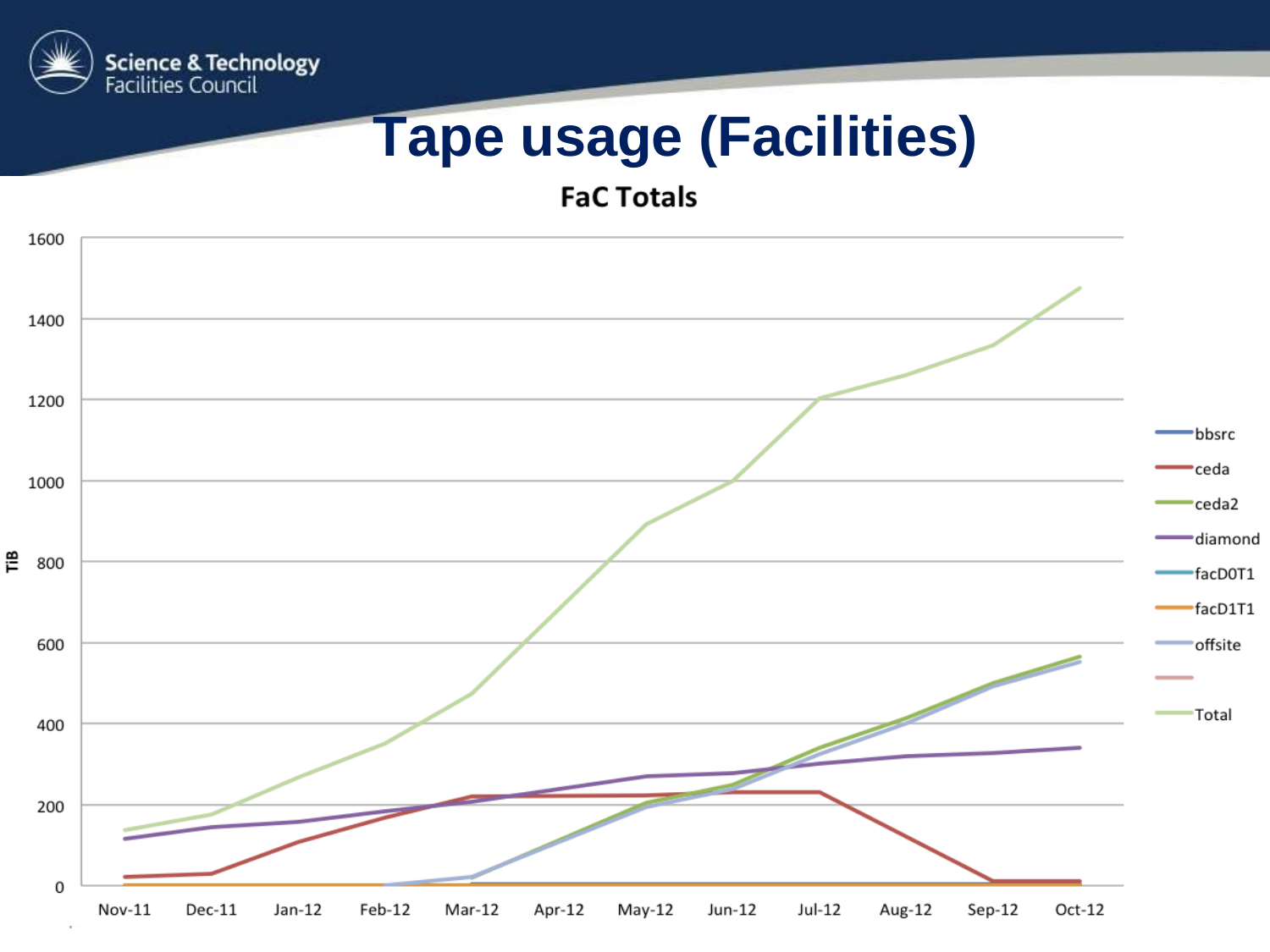

## **Recent changes**

- **(2011/2012 )Complete hardware refresh this year**
- **12Q2 Minor 2.1.11-\* upgrades and Switch tape subsystem to Tape Gateway**
	- **Switch from LSF on all instances to Transfer Manager**
		- **No more licensing costs!**
		- **Better performance, and…SIMPLER!**
- **12Q3 Repack for LHCb 2300 A -> C**
- **12Q4 Major 2.1.12-10 stager upgrade** 
	- **Introduction of global federated xroot for CMS, ATLAS**



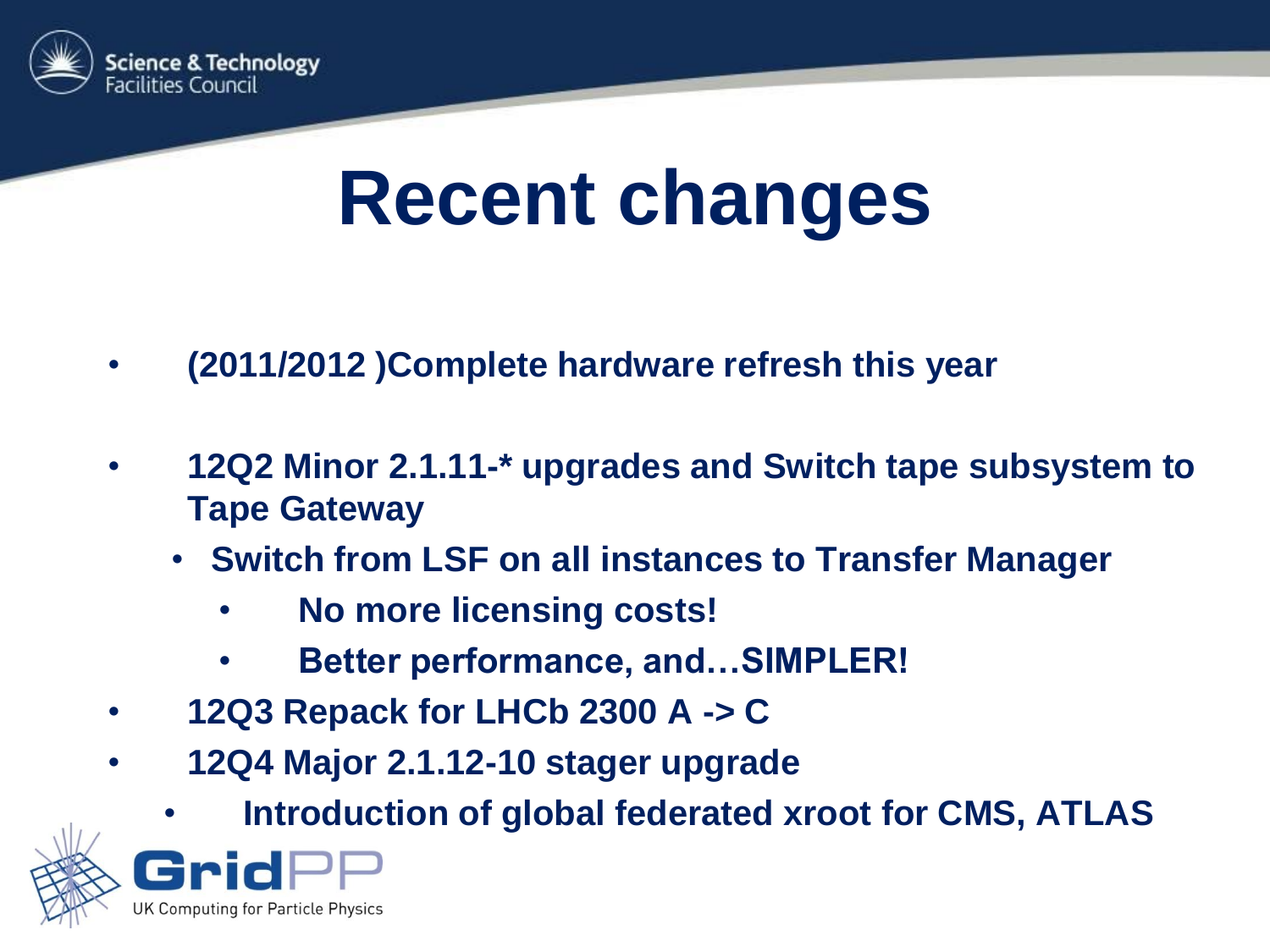

## **Hardware Refresh**

- **New SRMs, CASTOR + DB headnodes**
- **SL5 and Configuration Management System (CMS) - Quattor + Puppet - control throughout**
- **Leading to:**
- **Improved overall performance**
	- **Switch over availability stats from SAM Ops to VO**
	- **No more ATLAS background noise in SAM tests (before, consistent <5% of miscellaneous ATLAS failures)**
- **Content Mgmnt System (CMS) adoption (installation, DR, no more need to rely on system backups)**

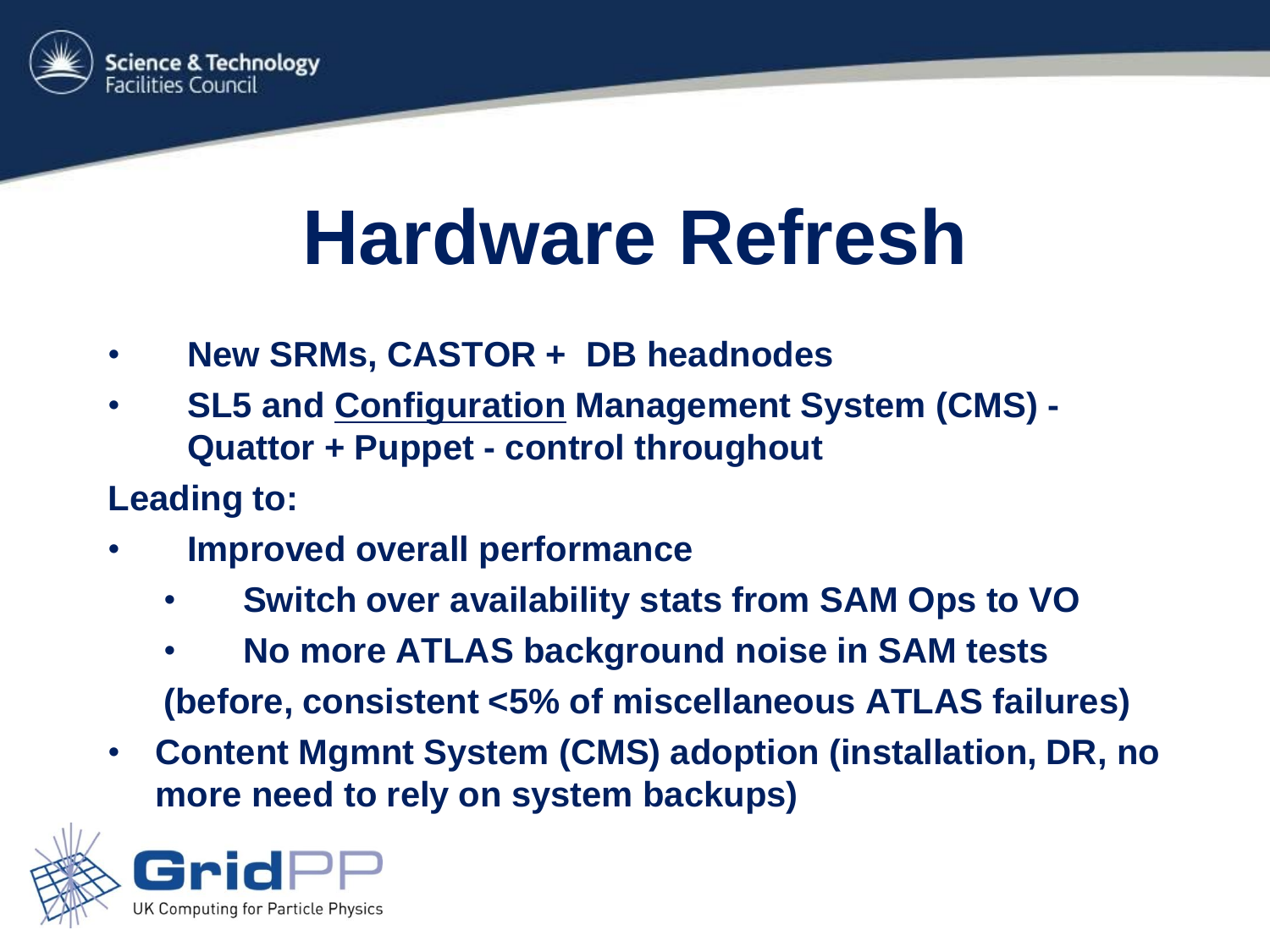

# **CMS – a few words**

- **Before we relied on backups, now on re-installation**
- **A node can be reinstalled in <1hr**
- **Tier 1 solution is Quattor, supported by Fabric Team. CASTOR has always used Puppet (for config files).**
- **Now we use a Quattor/Puppet hybrid**

| <b>Content type</b> | <b>Examples</b>                                                   |                |
|---------------------|-------------------------------------------------------------------|----------------|
| OS payload          | glibc-2.5-81.el5_8.4, vim-enhanced-7.0.109-6.el5 RPMs             |                |
| OS-level config     | resolv.conf, crontab, admin accounts/keys                         | <b>Quattor</b> |
| CASTOR payload      | castor-stager-server-2.1.12-10, castor-vmgr-client-2.1.12-10 RPMs |                |
| CASTOR config       | castor.conf, tnsnames.ora                                         | <b>Puppet</b>  |



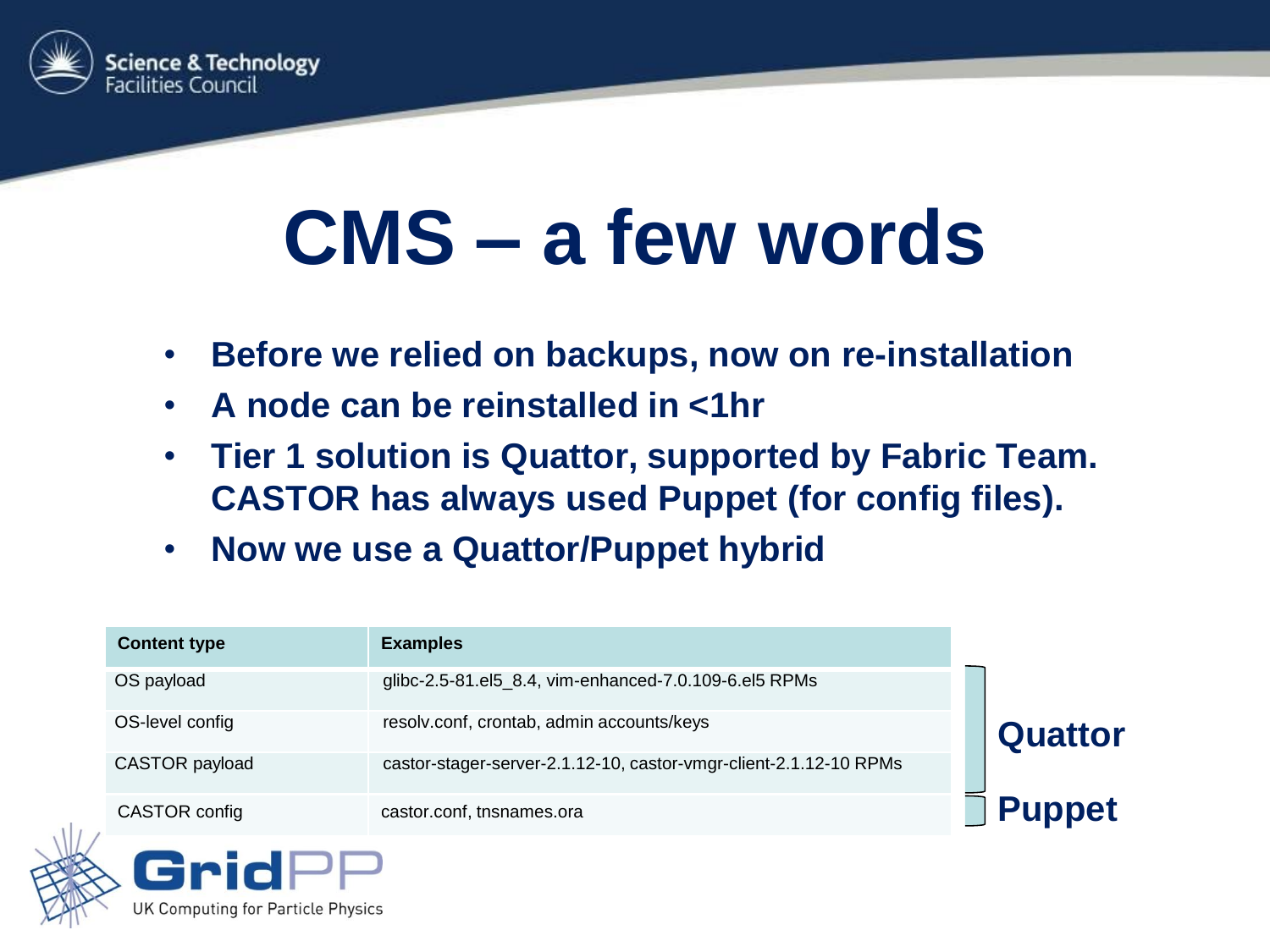

### **Facilities Data Service Architecture for DLS**



UK Computing for Particle Physics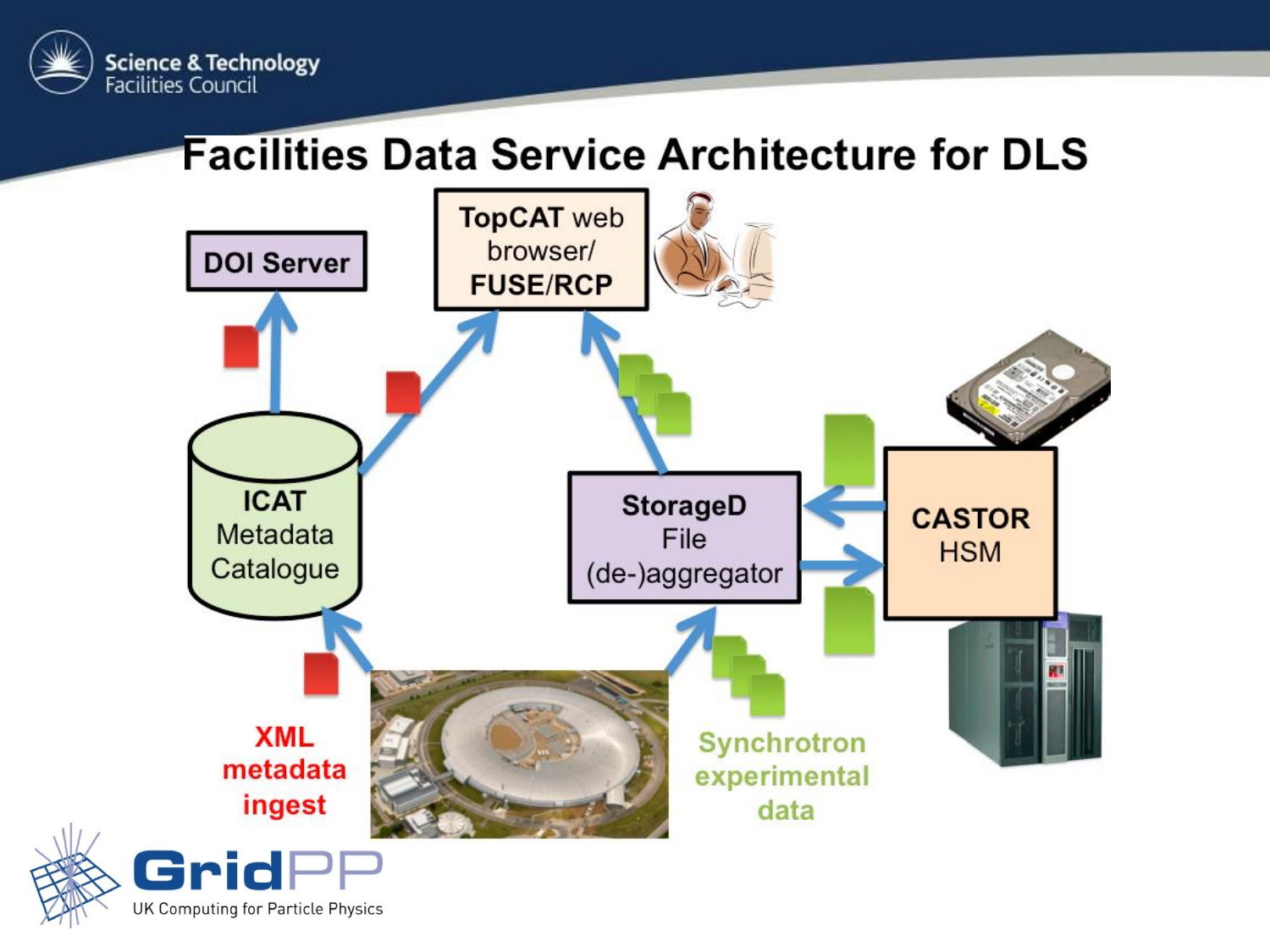

# **Remaining problem areas**

- **Disk server deployment and decommissioning overheads**
	- Can extend automation with CMS
	- -> Shouldn't need to manually "bless" disk servers
- **Ongoing need for ORACLE database expertise**
	- Large number of different instances (4 prod, 3 test, Facilities…)
- **Lack of read-only mode with new scheduler**
- **Lack of disk server balancing**
- **Monitoring (based on Ganglia) currently difficult to use. CK looking at new solutions**
- **Quattor clunkiness and general reluctance to use it**

Better templates structure should help

Aqualon?



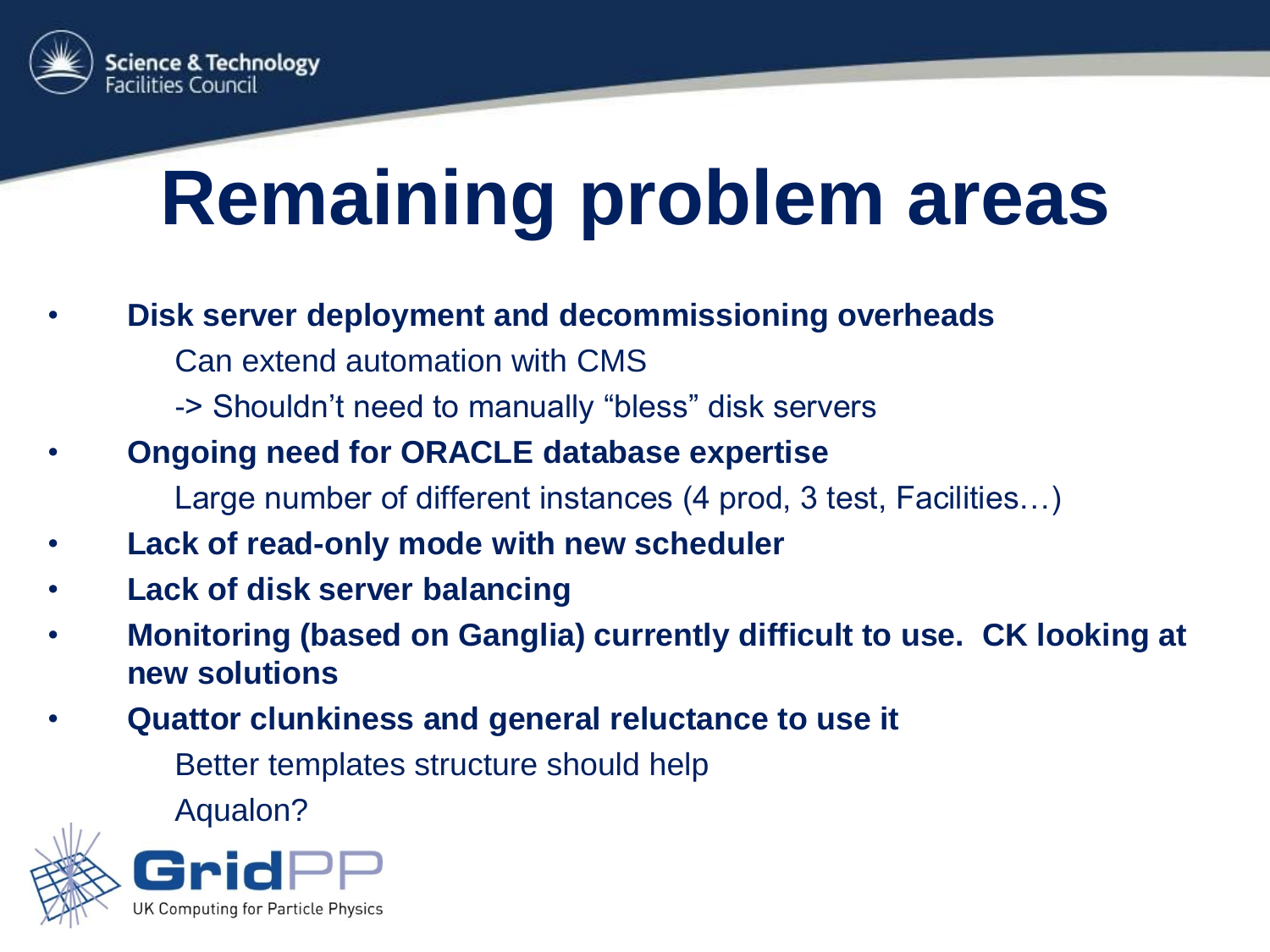

### **SIRs affecting CASTOR over last year**

<https://www.gridpp.ac.uk/wiki/Category:Incidents>

- 2011/10/31 Castor ATLAS Outage
- 2011/12/02 VO Software Server
- 2011/12/15 Network Break Atlas SRM DB ORA RM bug, now fixed
- 2012/03/16 Network Packet Storm
- 2012/06/13 Oracle11 Update Failure
- 2012/11/07 Site Wide Power Failure
- 2012/11/20 UPS Over Voltage

Power supply outage Power intervention gone wrong

Bad ORA execution plan

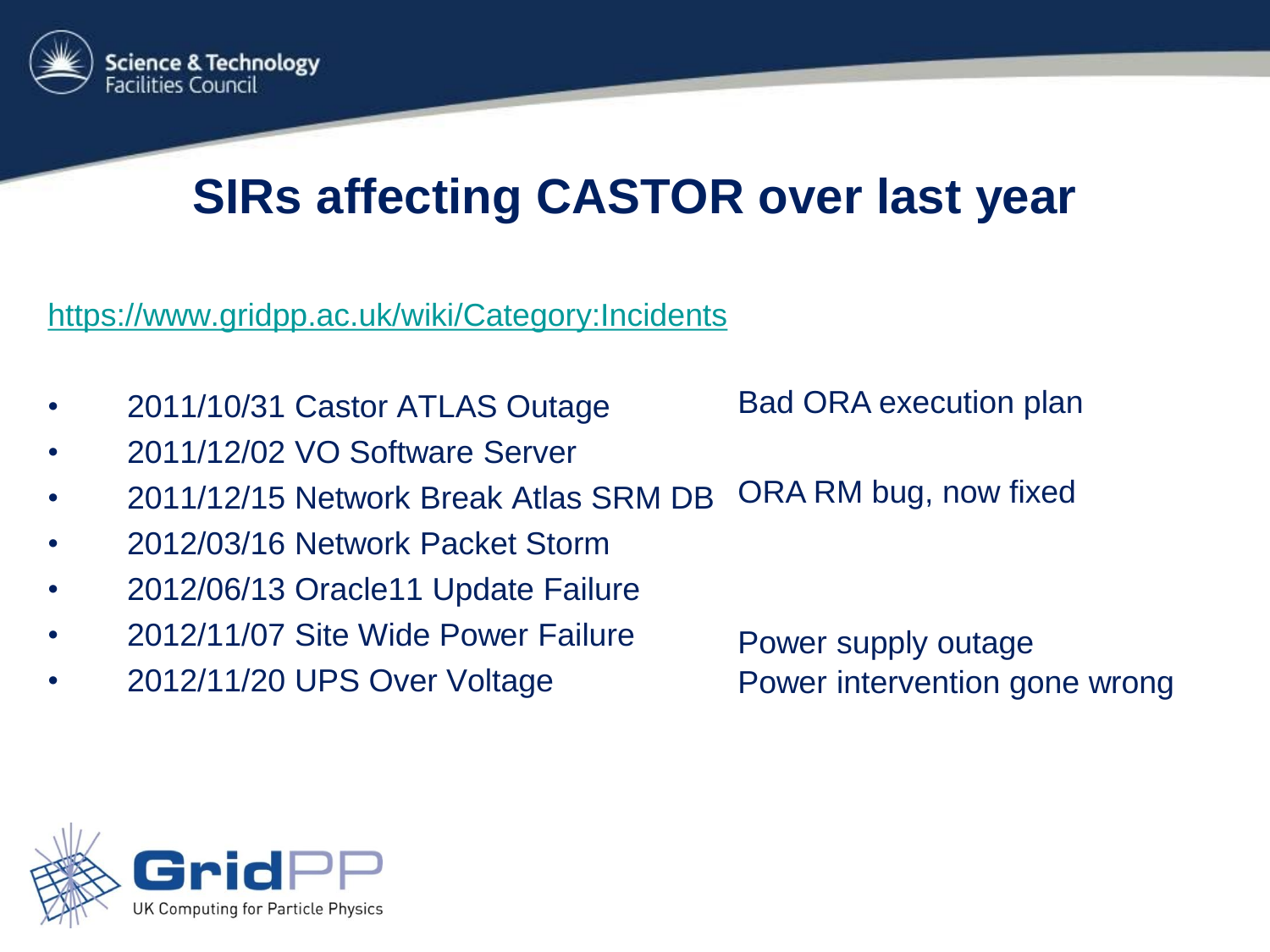

## **What next?**

- **Full "off-site" database Dataguard backup**
- **Common headnode type, for improved:**
	- **- Resiliency: easier to replace faulty node**
	- **- Scalability: dynamically changing pool of headnodes**
	- **- Doubling up daemons whereever possible**
	- **-> Better Uptime – e.g. applying errata/rebooting etc.**
- • **2.1.13 +SL6 upgrade in new year**

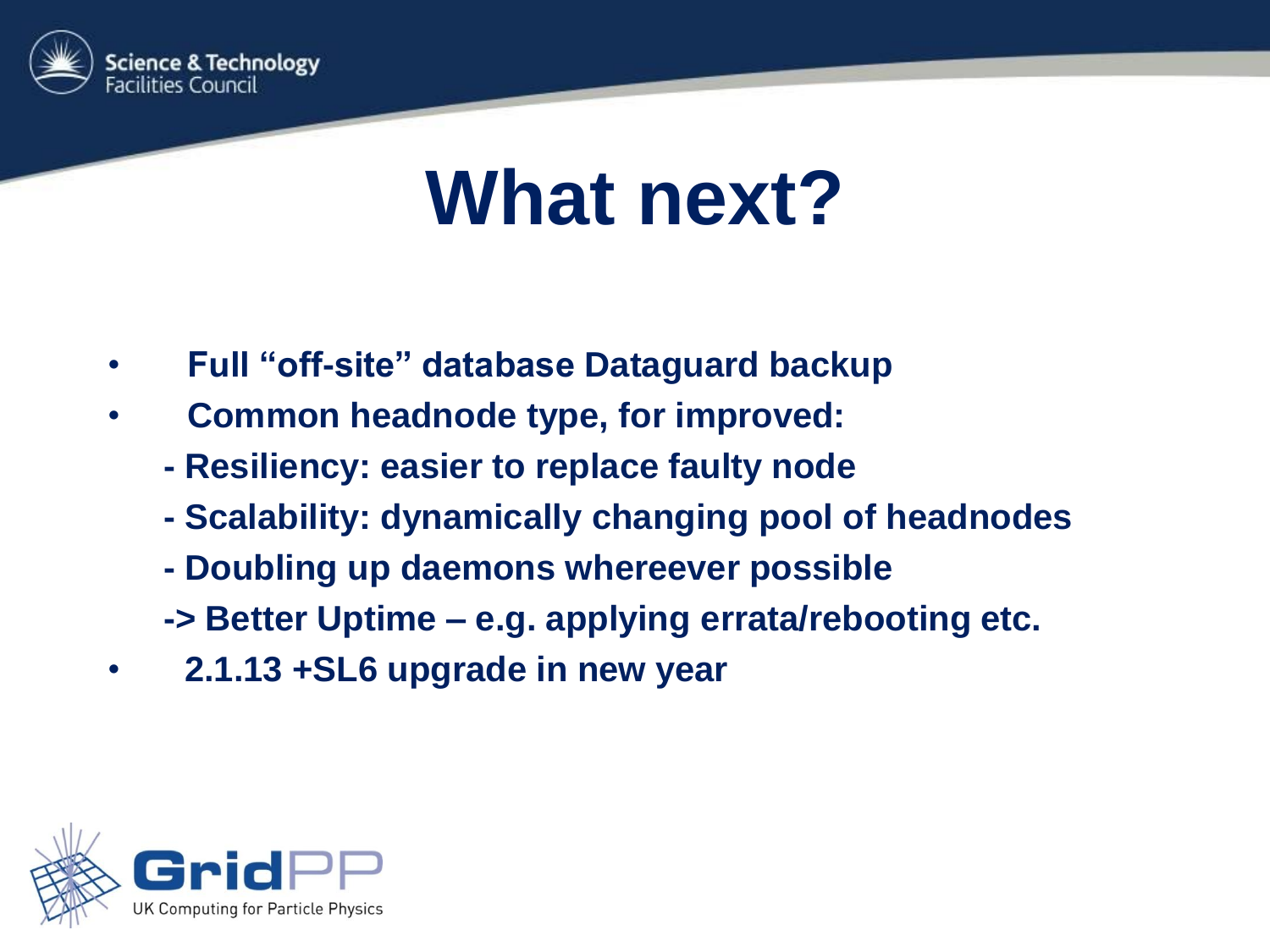

### **Further ahead…**

• **Using virtualization more…**

Cert instance already virtualized Virtualize by default (headnodes, tape servers, CIPs…) VTL?

- **2013: New disk only solution alongside CASTOR** Higher performance for analysis, easier to run
- • **IPv6?**